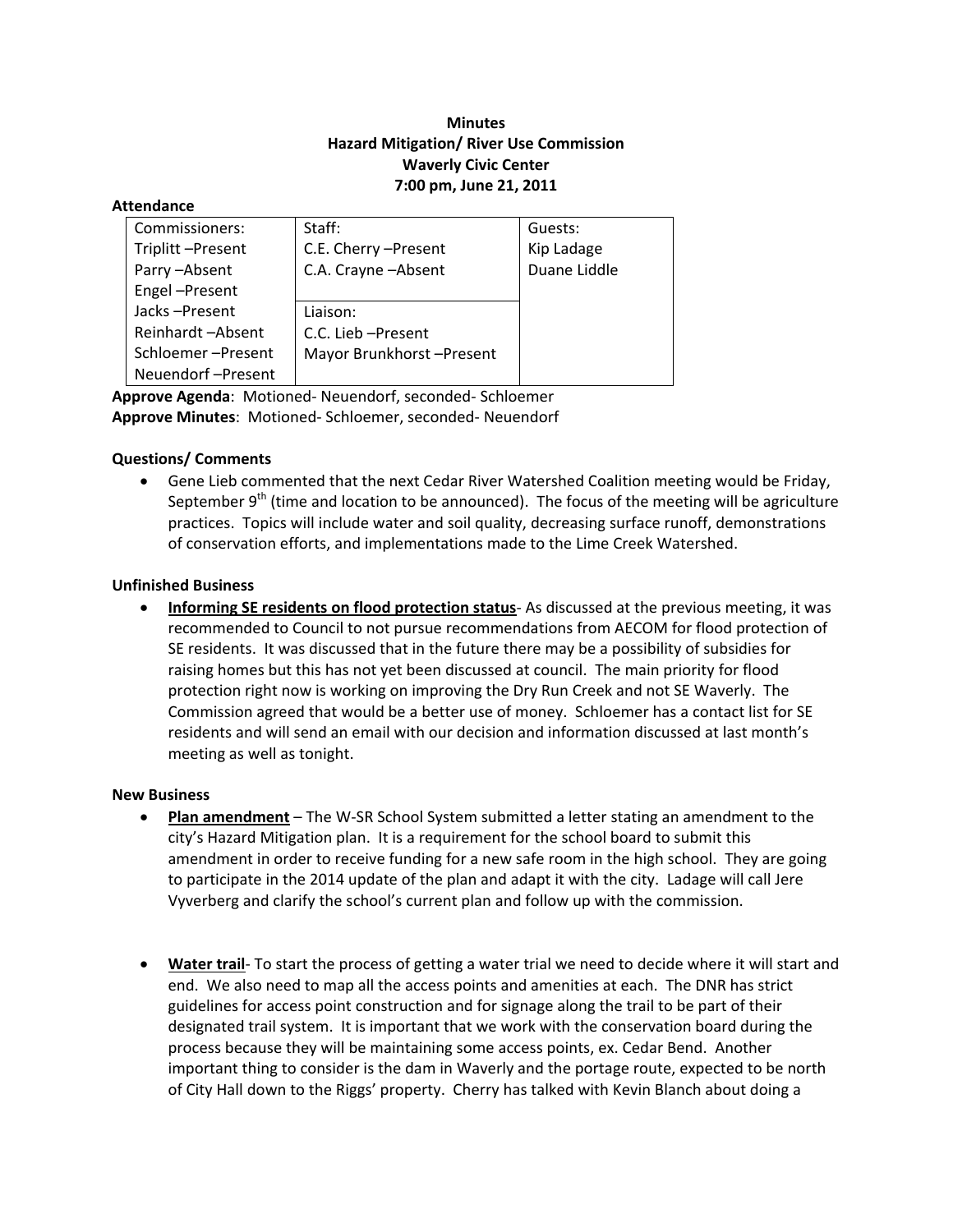brochure for the trail. They have done brochures for Cedar Falls and the Wapsi trails. There is interest in doing something from Charles City down to Cedar Falls. We may be able to partner with Janesville as they have interest in a water trail. This would help with funding as the DNR does not have grant money for access development. Cherry would like to have brochures ready in March or April 2012 to start promoting the trail. Brunkhorst commented there is roughly \$3000 left from Lincoln Savings in the Hazard Mitigation account. He is wondering if that money can be used for River Use, possibly on brochures for the trail. Brunkhorst will check on this. Jacks will begin compiling access points in Bremer County to present at the next meeting.

### **Tabled Items ‐**None

## **Project Status Report**

- **Waverly Dam reconstruction**‐ Cherry reported the east gate and control room are up and operational and working as expected. There has been little variation, 1", in the river level at the dam. Waverly Light & Power is running all 3 hydros, so the dam is allowing good power from the flow rate. People have been happy with the looks of the new dam. It will be about 14 weeks to complete the west half. Target dates: July –August: setting rebar and forming concrete, August: drilling rock anchors, September: installing gate system and project cleanup. Discussion was also held concerning the USGS gauge. The current cost is ~\$10,000/year for maintenance. The gauge is upstream from the dam and will not give an accurate reading for downstream of the dam. Relocation south of the dam was discussed, but costs are unknown for that.
- **Dry Run Creek crossing gates**‐ Gates are up and people have noticed them. We have heard comments about location and size of the gates. It will take time for residents to adjust and get used to the gates being up. Cherry reported reflective markers would be added to both sides of the gates. The commission will review the use of the gates next spring.

### **Subcommittees**

- **River Use**‐ Water trail discussed earlier in meeting.
- **Planning and Zoning**‐ no report
- **Soil and Water Conservation District**‐ Triplitt attended meeting, mostly geared toward agriculture.
- **SE Flood Evaluation**‐ Schloemer will send information to residents as discussed earlier. A plan and map with river levels and areas that will be flooded at those levels will also be distributed.
- **Community Action Plan** Nothing new to share. Mayor Brunkhorst raised the idea about setting up a desk top exercise to test the plan. It would engage the hospital, Waverly Light & Power, fire department, police department, and directors. Engel said to plan on 3‐4 hours for the exercise but that could vary depending on parties involved and the simplicity of the situation exercised. Mayor Brunkhorst will work on scheduling a date in September or October.

### **Group Discussion(s)**

- A joint meeting for Comprehensive Land Use is set for July  $13<sup>th</sup>$ , moved from June  $12<sup>th</sup>$ . The commission will present priorities as stated in the May 10, 2010 minutes.
- Mayor Brunkhorst stated he had been contacted by Evansdale about purchasing some rain barrels. Waverly bought 75 to sell and there are about 45 remaining. The commission is ok with Evansdale buying rain barrels from our stock.